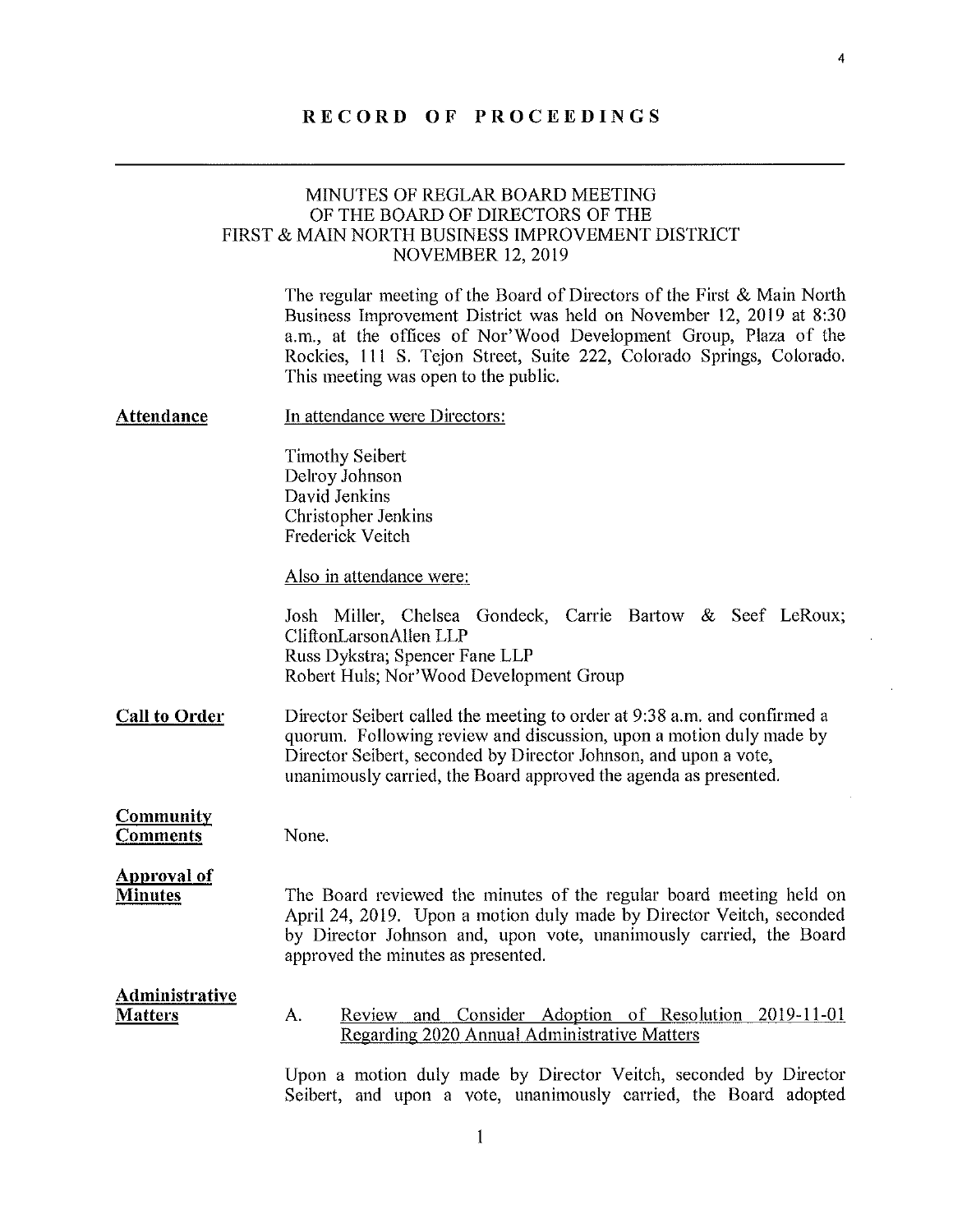### RECORD OF PROCEEDINGS

Resolution 2019-11-01 Regarding 2020 Annual Administrative Matters,

### B. Discuss 2020 Insurance Coverage

Upon a motion duly made by Director Veitch, seconded by Director David Jenkins, and upon a vote, unanimously carried, the Board approved the 2020 insurance coverage for the District.

C. Review and Consider Approval of CORA Resolution 2019-11-02

Upon a motion duly made by Director Veitch, seconded by Director Johnson, and upon a vote, unanimously carried, the Board approved CORA Resolution 2019-11-02.

**Financial**<br>Matters

### A. Ratify Bill.com Payments Totaling \$8,411.55

Ms. Bartow reviewed with the Board. Upon a motion duly made by Director Veitch, seconded by Director Johnson, and upon a vote, unanimously carried, the Board ratified the bill.com payments totaling \$8,411.55.

### $B<sub>1</sub>$ Review and Consider Acceptance of September 30, 2019 Unaudited Financial Statements and Cash Position as of November 2019

Ms. Bartow reviewed with the Board. Following discussion, upon a motion duly made by Director Seibert, seconded by Director Johnson, and upon a vote, unanimously carried, the Board accepted the September 30, 2019 Unaudited Financial Statements and Cash Position Report.

### C. Review and Consider Approval of 2019 Audit Engagement Letter with BiggsKofford

Upon a motion duly made by Director Seibert, seconded by Director David Jenkins, and upon a vote, unanimously carried, the Board approvedthe 2019 Audit engagement letter with BiggsKofford.

D. Conduct Public Hearing and Consider Amendment to 2019 Budget: Consider Adoption of Resolution 2019-11-03, Amend Regarding

Director Seibert opened the public hearing at 9:44 a.m.

Director Seibert closed the public hearing at 9:45 a.m.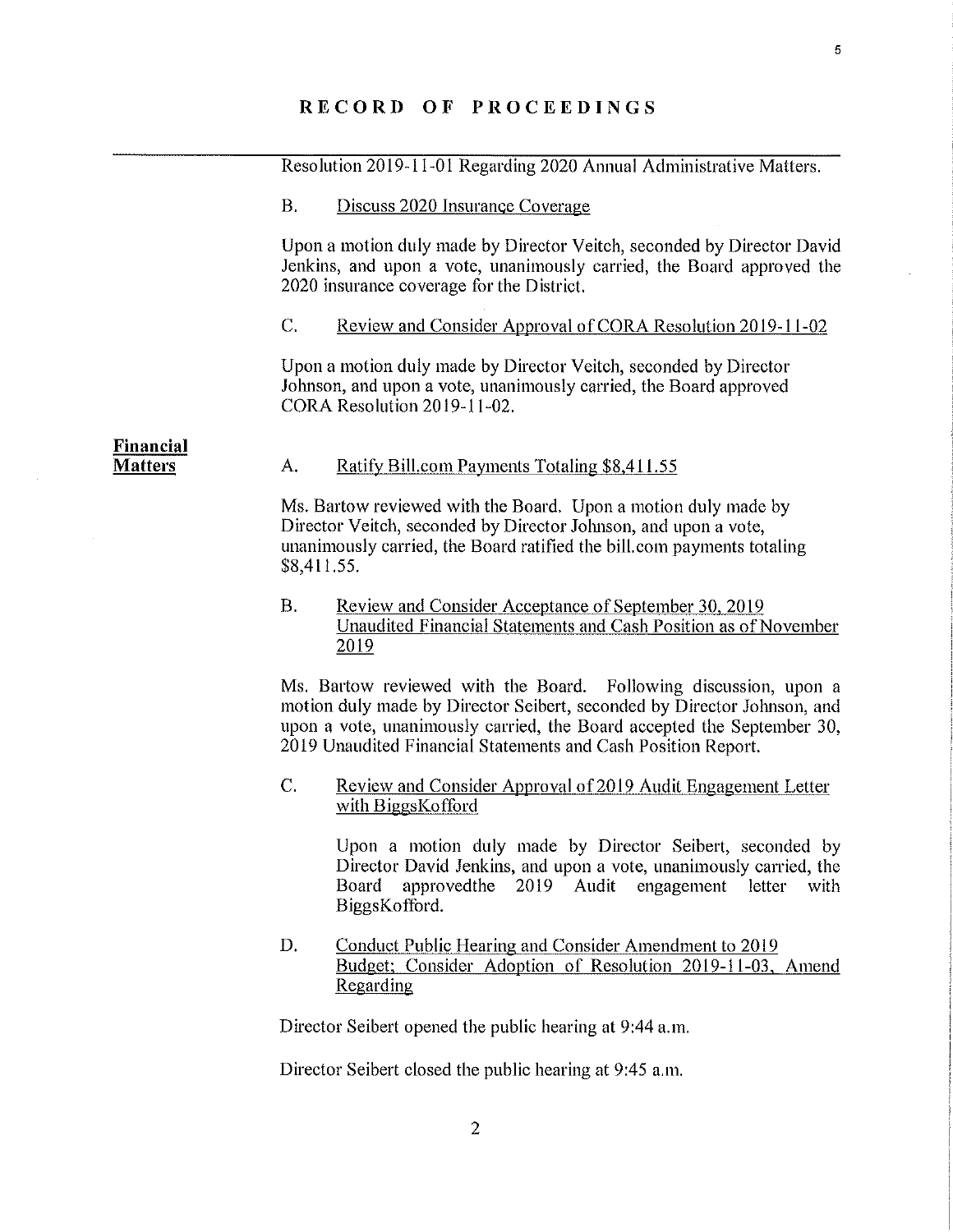There were no public comments.

Ms. Bartow noted that a 2019 amendment was not necessary.

E. Conduct Public Hearing to Consider Adoption of 2020 Budget, Appropriate Expenditures and Set Mill Levy; Consider Adoption<br>of Resolution 2019-11-04 to Adopt 2020 Budget, Appropriate **Expenditures and Set Mill Levy** 

Director Seibert opened the public hearing at 9:46 a.m.

Director Seibert closed the public hearing at 9:47 a.m.

Ms. Bartow reviewed the 2020 Budget with the Board. After discussion, upon a motion duly made by Director Johnson, seconded by Director Veitch, and upon a vote, unanimously carried, the Board approved the 2020 Budget, Appropriate Expenditures and Set Mill Levy, and adopted Resolution 2019-11-04 to Adopt 2020 Budget, Appropriate Expenditures and Set Mill Levy.

#### **Legal Matters** A. Review and Consider Approval of Resolution 2019-11-05 Calling May 5, 2020 Regular Election for Directors

Upon a motion duly made by Director Veitch, seconded by Director Johnson, and upon a vote, unanimously carried, the Board approved Resolution 2019-11-05 Calling May 5, 2020 Regular Election for Directors.

Review and Approve Resolution 2019-11-06 Regarding Online  $\mathbf{B}$ . Notice of Public Meetings

Upon a motion duly made by Director Veitch, seconded by Director Johnson, and upon a vote, unanimously carried, the Board approved Resolution 2019-11-06 Regarding Online Notice of Public Meetings.

Review and Consider Approval of Resolution 2019-11-07 C. Providing for Directors' Exclusion from Workers Compensation Coverage

Upon a motion duly made by Director Veitch, seconded by Director Johnson, and upon a vote, unanimously carried, the Board approved Resolution 2019-11-07 Providing for Directors' Exclusion from Workers Compensation Coverage.

### Other Items None.

3